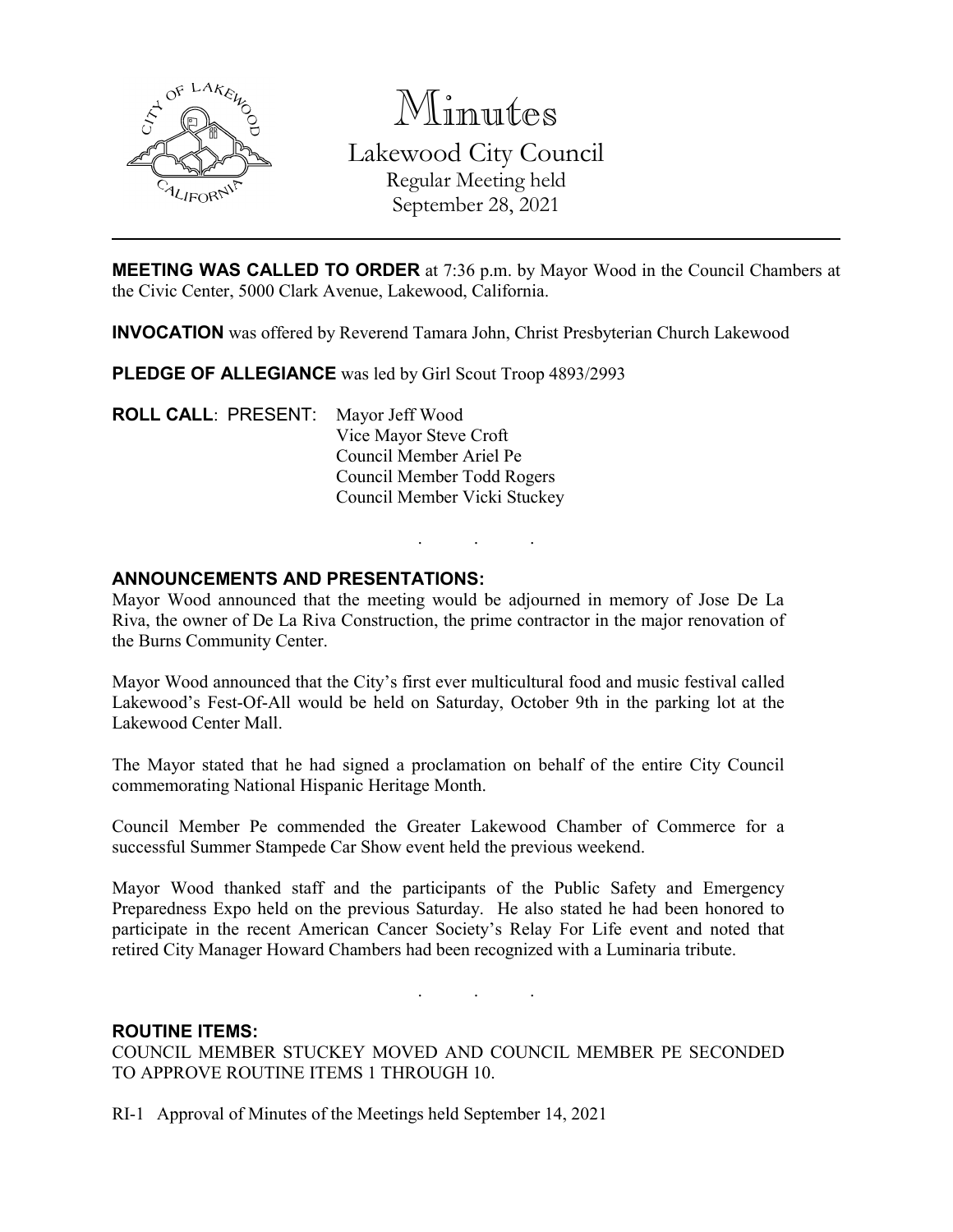City Council Minutes September 28, 2021 Page 2

### **ROUTINE ITEMS:** - Continued

- RI-2 Approval of Personnel Transactions
- RI-3 Approval of Registers of Demands
- RI-4 Approval of Report of City Council Committees' Activities
- RI-5 Approval of Reports and Authorizations Pursuant to AB1234
- RI-6 Approval of Amendment No. 1 to Agreement File No. 844 With the City of Bellflower For Caruthers Park Stormwater and Urban Runoff Capture Project Construction Support Services
- RI-7 Approval of Lease of Water Rights to City of Cerritos
- RI-8 Approval of Amendment to Reclaimed Water Agreement with the City of Cerritos
- RI-9 RESOLUTION NO. 2021-57; A RESOLUTION OF THE CITY COUNCIL OF THE CITY OF LAKEWOOD, CALIFORNIA, APPROVING THE FILING OF AN APPLICATION FOR GRANT FUNDS FROM THE LOS ANGELES COUNTY REGIONAL PARK AND OPEN SPACE DISTRICT FOR MEASURE A FUNDING FOR THE LAKEWOOD EQUESTRIAN CENTER
- RI-10Approval of Purchase of ClearStream Zero Waste Trash, Recycling and Food Waste Containers for Special Events

UPON ROLL CALL VOTE, THE MOTION WAS APPROVED:

AYES: COUNCIL MEMBERS: Croft, Pe, Rogers, Stuckey and Wood NAYS: COUNCIL MEMBERS: None

## **3.1 • PROPOSED PLAN FOR USE OF FEDERAL AMERICAN RESCUE PLAN ACT FUNDS**

. . .

Paolo Beltran, Deputy City Manager, displayed slides and made a presentation based on the report in the agenda pertaining to the proposed plan for use of Federal American Rescue Plan Act (ARPA) funds. He provided an overview of the process and identified the proposed uses, which included replacement of lost public sector revenue; concrete medians for conversion; Palms Park building improvements; homelessness services; water infrastructure upgrades; replacement of City Hall and Centre generators; modular office units; traffic and pedestrian safety upgrades; computer system upgrades; Weingart Ballroom replacement flooring; events related items; public safety related items; Council Chambers enhancements; CityTV media server upgrade; various other expenditures; and unallocated funds and future potential use, which contained the concept of a civic center town square type of project. Mr. Beltran concluded by stating it was recommended that the City Council approve the ARPA Ad Hoc Committee's recommendations on the use of ARPA funds for the City of Lakewood.